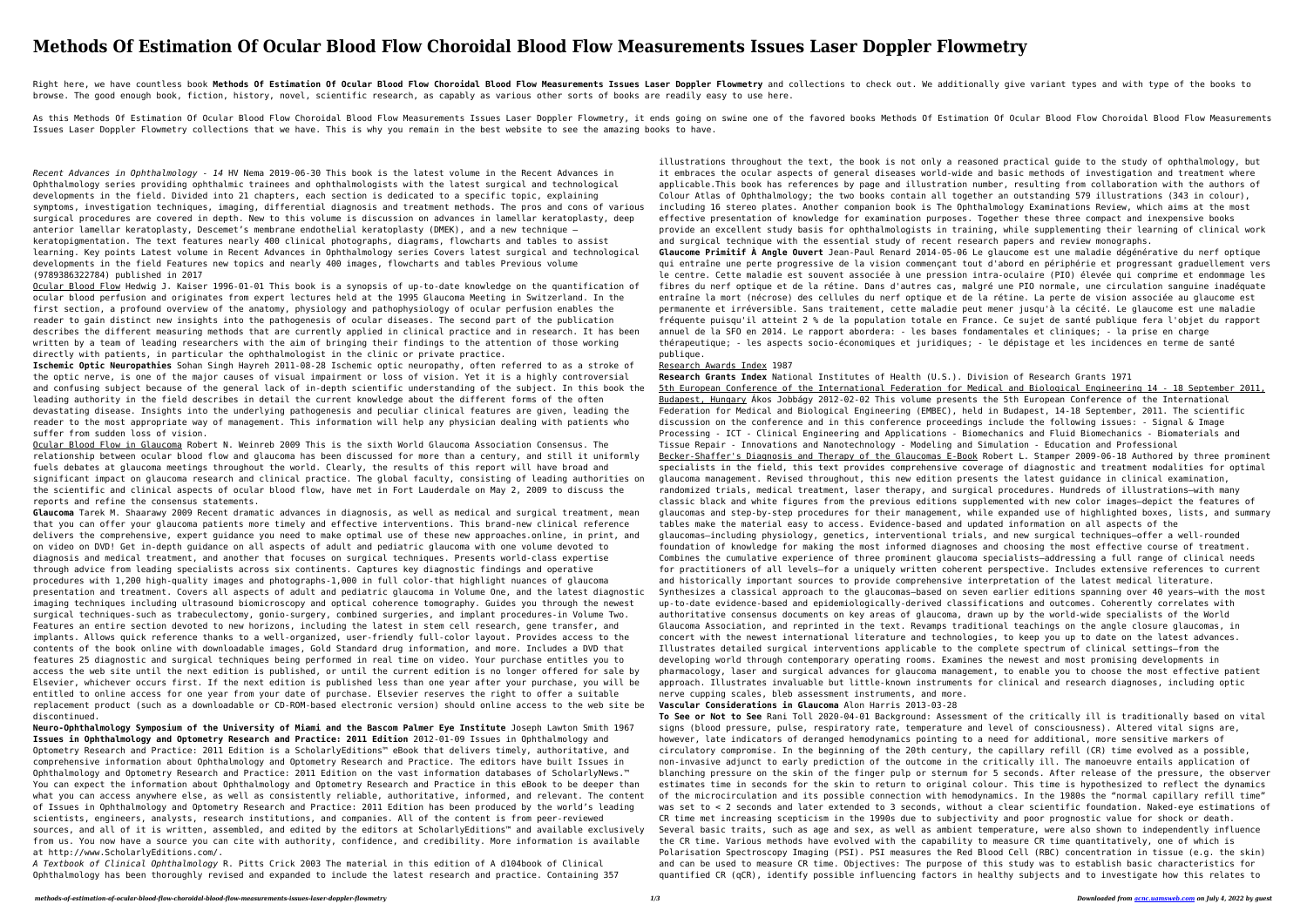current practice. We also sought to identify technical demands for transfer of the technique into clinical studies. In paper I we analysed the (qCR) time characteristics at 5 different skin sites (forehead, sternum, volar forearm, finger pulp and dorsum finger). The objective of paper II was to investigate the inter- and intra-observer variability of naked eye CR assessments of different professions, nurses, doctors and secretaries (representing laymen). In paper III we observed the effect of low ambient temperature on the qCR time in different skin sites. In paper IV, we transferred the equipment from a laboratory to a clinical setting in the Emergency Department (ED) for application on potentially critically ill patients. In this study we evaluated the most important factors determining a reliable data collection and influencing the amount of data possible to analyse. Methods: qCR time was measured in a total of 38 volunteers and 10 patients in different skin sites (2-5 skin sites) at different ambient temperatures. PSI (TiVi 600 and 700, WheelsBridge AB, Linköping, Sweden) was used to determine the rapid temporal changes in RBC concentration in skin during the CR manoeuvre. Films using a range of the first measurements from paper I were shown for assessment to 48 observers working in the ED. Results: In paper I we could delineate qCR curves and suggest 2 possible equivalents to the naked-eye observed CR time which we named Time to Return to Baseline 1 (tRtB1) and Time to Peak (tpk). We demonstrated differences in qCR-curves depending on skin site and possibly due to skin temperature. In paper II we showed a poor inter- and intra-observer reproducibility in visually estimating the CR time regardless of profession (clinicians or laymen). Paper III demonstrated a rapid effect of ambient temperature on qCR time in peripheral skin sites such as finger pulp. The forehead, regarded as a more central skin site was the most temperature stable site and showed least variability in qCR time as determined using tRtB1. Paper IV, a study on patients in an ED setting, yielded assayable data in 80% of the measurements. We identified critical performance parameters to address in the further development of a more robust, easy-to-use device for future validation of the possible relevance of qCR in patient triage and monitoring. Conclusions: CR time can be quantified using PSI. Quantified CR time demonstrated a large variability between different skin sites, specifically, skin temperature was shown to be an important factor influencing qCR time, particularly at the fingertip. Naked-eye estimates of CR time were highly variable, both within and between observers. Agreement between quantified CR time and naked-eye estimates was poor. The prototypic PSI technique was feasible in a clinical setting and, with further improvements, clinical evaluation of qCR in relation to relevant patient outcomes will be possible.

**Automated Analysis of Fluorescein Angiography of the Human Retina** Rubiel Vargas Canas 2012 This thesis presents an automated framework for quantitative analysis of fluorescein angiographies of the human retina. Such framework represents the core of a computer-aided system, which can assist NHS clinicians in early diagnosis of macular degeneration (AMD). The presented methodology aims to demonstrate the technical feasibility of automated extraction of retinal blood flow parameters, and results in a step forward in the development of an automated computer vision system for quantitative analysis of fluorescein angiograms to assist NHS clinicians in early diagnosis of AMD. The approach commences by segmenting the anatomic constituent parts of the ocular fundus, i.e. the optic disc (OD), the fovea and the vascular network tree. The OD/fovea are simultaneously detected by combining luminance information and geometric information from the major blood vessels; information regarding OD/fovea is then used for delineating the macula. Meanwhile, to segment the retinal vasculature, three independent approaches are implemented. These approaches use information about maximum curvature in both image- and frequency-domains. Such information is combined, firstly, using a supervised linear classifier. Secondly, utilising a committee of local experts, where each expert is represented by an artificial neural network. A fuzzy clustering algorithm is used for expert selection based on the specific input pattern. The output of the system is determined through a winner-takes-all rule. And finally. by considering a tracing algorithm that follows vessel centrelines and walls using a set of rules based upon information of maximum curvature and symmetry. Following segmentation, the extracted vasculature is utilised as input features for a multi modal registration algorithm, which has its fundamentals on the Fourier transform and a parametric estimation based on the gradient of the quadratic error function and least squares computation. Once subsequent frames of the angiogram have been aligned, anatomic, morphologic and sequential analyses are carried out. Special attention is given to the latter one, which is a methodology for quantitative analysis of retinal haemodynamics. It analyses retinal blood flow based on the estimation of parameters such as mean transit-time (MTT) and vascular volume. The former parameter is estimated using densitometry and analysis of the vascular response; the latter is calculated from the lumen of extracted vessels. The performance of the framework is demonstrated on a comprehensive dataset, which contains images of normal retinas and retinas with pathologies such as wet age-related macular degeneration and branch retinal vein occlusion. Results achieved in certain individual modules overcame serious defects observed in previous methods. **Glaucoma E-Book** Tarek M. Shaarawy 2014-09-05 As the irreversible effects of glaucoma can lead to blindness, there is high demand for early diagnosis and an ongoing need for practitioners to adopt new and evolving medical and surgical treatment options to improve patient outcomes. Glaucoma, Second Edition is the most comprehensive resource in the field delivering expert guidance for the most timely and effective diagnosis and treatment of glaucoma – aimed at specialists, fellows and general ophthalmologists. More than 300 contributors from six continents provide a truly global perspective and explore new approaches in this user friendly reference which has been updated with enhanced images, more spotlights, new videos, and more. Consult this title on your favorite e-reader, conduct rapid searches, and adjust font sizes for optimal readability. Get all the accuracy, expertise, and dependability you could ask for from leading specialists across six continents, for expert guidance and a fresh understanding of the subject. Develop a thorough, clinically relevant understanding of all aspects of adult and pediatric glaucoma and the latest diagnostic imaging techniques including ultrasound biomicroscopy and optical coherence tomography. Broaden your surgical repertoire with the latest surgical techniques - such as trabeculectomy, gonio-surgery, combined surgeries, and implant procedures. Glean all essential, up-to-date, need-to-know information about stem cell research, gene transfer, and implants. Find answers fast thanks to a well-organized, user-friendly full-color layout. Stay at the forefront of your field with 10 brand new chapters on trending topics including: new surgical approaches such as trabectome and canoplasty; glaucoma implications in cataract and ocular surface disease; and, updates in the costs-effectiveness of medical management. Avoid pitfalls and achieve the best outcomes thanks to more than 40 brand new spotlight commentaries from key leaders providing added insight, tips and pearls of wisdom across varying hot topics and advances in the field. Refine and improve your surgical skills by watching over 50 video clips depicting the latest techniques and procedures including: new trabeculectomy methods, needling, implants, valve complications, and more. Prevent and plan for complications in advance by examining over 1,600 illustrations, photos and graphics (1,250 in color) capturing essential diagnostics techniques, imaging methods and surgical approaches. Grasp each procedure and review key steps quickly with chapter summary boxes that provide at-a-glance quick comprehension of the key take away points. **Estimation of the Time Since Death** Burkhard Madea 2015-09-08 Estimation of the Time Since Death remains the foremost

authoritative book on scientifically calculating the estimated time of death postmortem. Building on the success of previous editions which covered the early postmortem period, this new edition also covers the later postmortem period including putrefactive changes, entomology, and postmortem r

Current Concepts on Ocular Blood Flow in Glaucoma Lutz E. Pillunat 1999

**Ocular Blood Flow** Leopold Schmetterer 2012-06-14 Adequate blood supply to the eye is an important prerequisite for normal visual function. Over the past 40 years our knowledge of ocular blood flow regulation has improved significantly. This reader-friendly textbook provides a comprehensive overview of the current knowledge of ocular blood flow. Lavishly illustrated, it evaluates the wide array of methods that have been used to measure ocular blood flow. Furthermore, it not only offers the reader an evidence-based summary of the physiological and pharmacological properties of ocular blood flow regulation, but also demonstrates the ocular blood flow abnormalities in different vascular diseases. This book will enhance the understanding of all who are interested in learning more about ocular blood flow in health and disease.

**Physiology of the Human Eye and Visual System** Raymond E. Records 1979

**Glaucoma: Medical diagnosis & therapy** Tarek Shaarawy 2009-01-01 Recent dramatic advances in diagnosis, as well as medical and surgical treatment, mean that you can offer your glaucoma patients more timely and effective interventions. This clinical reference details the most critical developments in the field.

**Cumulated Index Medicus** 1999

Cerebrovascular Bibliography 1976-07

**Ischemia and Loss of Vascular Autoregulation in Ocular and Cerebral Diseases** Maurice E. Langham 2010-01-23 From the introduction: "The purpose of the present book is to bring together in a coherent manner new knowledge gained from research over the past 50 years on the physiology of intraocular pressure, ocular blood flow and the relation of these fundamental parameters to early diagnosis and therapy of vascular diseases of the eye and brain. It will be evident to the reader that the presentation is influenced significantly by the author's own research. My justification is that by good fortune I have spent many years with superb collaboration helping solve outstanding problems of ocular physiology. This knowledge has increased understanding of the parameters underlying the onset of ischemia and the loss of autoregulation associated with common ocular disease and thereby led to new methods of diagnosis and therapy." **The William Mackenzie Centenary Symposium on the Ocular Circulation in Health and Disease** James Stanley Cant 1969 *Plethysmography* Thomas V. Holohan 1996-06-01 Plethysmography, a semi quantitative method of measuring segmental blood flow and velocity in the carotid and peripheral vascular systems, is safe, easy to perform, and inexpensive. Impedance, strain guage, air, and photoelectric plethysmographic methods are assessed for their relative safety, efficacy, and clinical utility in diagnosing vascular disease. Impedance, strain guage, and photoplethysmography methods can be used for the initial eval. of acute and chronic venous insufficiency, although these tests are not reliable in predicting venous disease in the presence of nonobstructive thrombi and comorbid conditions.

**Methods of Estimation of Ocular Blood Flow** Nithiyanantham Palanisamy 2012 Cataract, Glaucoma, Age-related macular degeneration, and Diabetic retinopathy are the greatest threat to vision problems in humans. These diseases are predicted well in advance by measuring the retinal blood flow. The development of Ocular fundus reflectometry and Laser Doppler flowmetry in mid 1970's to investigate the blood flow in the posterior segment of human eye has provided much useful information on the physiology of ocular blood flow. These methods suffers some drawbacks like: (i) it does not provide absolute value of blood flow (ii) uncertainty in knowing the sampling volume (iii) optical properties of ocular tissue (iv) angle of impinging and scattering beams (v) changes in pupil diameter. This book provides the experimental results of effect of one drop of timolol on heart rate, IOP and choroidal blood flow (ChBF). In the book, we proposed use of an artificial pupil to measure the effect of various pharmacological agents on choroidal blood flow (ChBF) using LDF reduces the variability and increases the sensitivity of the technique to detect the changes in ChBF **Ocular Rigidity, Biomechanics and Hydrodynamics of the Eye** Ioannis Pallikaris 2021-05-26 This book focuses on the concept of ocular rigidity, the biomechanical properties and hydrodynamics of the human eye. The basics of anatomy and physiology are explored and the relevant data for the clinician are emphasized throughout the book. The engineering aspects as well as the clinical interpretation are presented to provide context. Ocular Rigidity, Biomechanics and Hydrodynamics of the Eye summarises recent evidence on ocular rigidity, but also provides a complete presentation of the data so far. The authors have recently worked on ocular rigidity corneal and globe biomechanics and hydrodynamics and the new, up-to-date data on the subject are highlighted in each chapter. The aim is to provide the framework or the understanding of these parameters and to determine their relevance in health and disease. This book will be an

essential read for all practicing ophthalmologists looking to gain a more in-depth understanding of this interesting area of research particularly in refractive surgery and glaucoma.

EMBEC & NBC 2017 Hannu Eskola 2017-06-12 This volume presents the proceedings of the joint conference of the European Medical and Biological Engineering Conference (EMBEC) and the Nordic-Baltic Conference on Biomedical Engineering and Medical Physics (NBC), held in Tampere, Finland, in June 2017. The proceedings present all traditional biomedical engineering areas, but also highlight new emerging fields, such as tissue engineering, bioinformatics, biosensing, neurotechnology, additive manufacturing technologies for medicine and biology, and bioimaging, to name a few. Moreover, it emphasizes the role of education, translational research, and commercialization.

*Blood-pressure; Its Clinical Applications* George William Norris 1914

**Medical Research in the Veterans' Administration** United States. Veterans Administration 1972

Clinically Applied Microcirculation Research John H. Barker 2019-06-04 First published in 1995: Clinically Applied Microcirculation Research combines state-of-the-art microcirculation technology with present and potential applications in clinical medicine. This comprehensive guide unites the expertise of clinicians and basic researchers from around the world. Many of the chapters are authored by scientist/physician teams. The book provides a broad overview of how microcirculation is involved in clinical research. This is also a valuable reference source for both the history of and latest developments in microcirculation research.

*High Resolution Imaging in Microscopy and Ophthalmology* Josef F. Bille 2019-08-13 This open access book provides a comprehensive overview of the application of the newest laser and microscope/ophthalmoscope technology in the field of high resolution imaging in microscopy and ophthalmology. Starting by describing High-Resolution 3D Light Microscopy with STED and RESOLFT, the book goes on to cover retinal and anterior segment imaging and image-guided treatment and also discusses the development of adaptive optics in vision science and ophthalmology. Using an interdisciplinary approach, the reader will learn about the latest developments and most up to date technology in the field and how these translate to a medical setting. High Resolution Imaging in Microscopy and Ophthalmology – New Frontiers in Biomedical Optics has been written by leading experts in the field and offers insights on engineering, biology, and medicine, thus